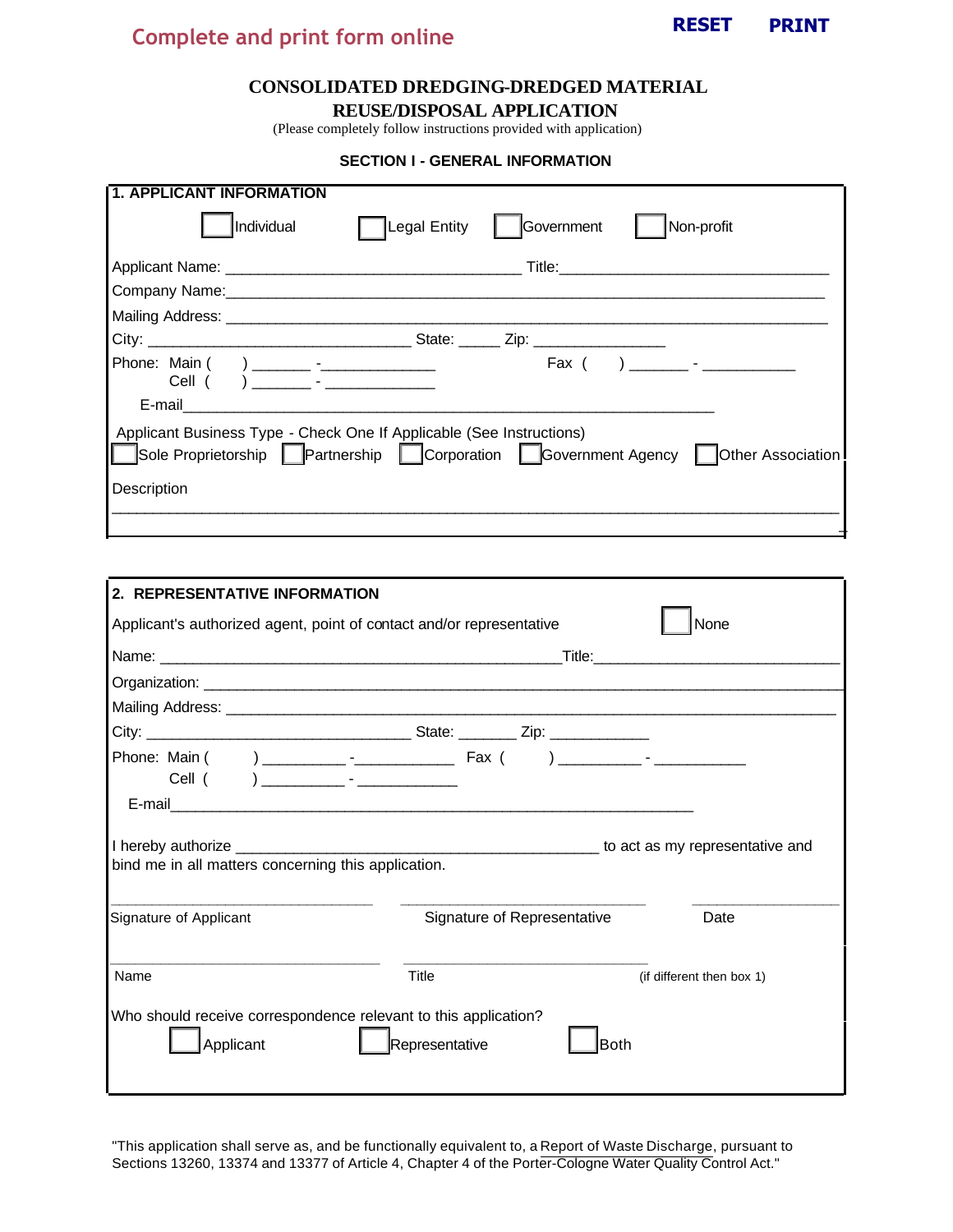## **SECTION II - PROJECT INFORMATION**

| 3. DREDGING PROJECT                                                                                                                        |
|--------------------------------------------------------------------------------------------------------------------------------------------|
| Project Name or Title: ________                                                                                                            |
| New Work (see instructions)<br>Maintenance<br>Type of Dredging Project:                                                                    |
| Multi-Episode<br>Single Episode<br>Knockdown                                                                                               |
| <b>Project Description:</b>                                                                                                                |
|                                                                                                                                            |
|                                                                                                                                            |
| <b>Project Need and/or Purpose:</b>                                                                                                        |
|                                                                                                                                            |
| Month and year work is proposed to begin: _____________, complete: _____________                                                           |
|                                                                                                                                            |
|                                                                                                                                            |
| <b>Project Location:</b>                                                                                                                   |
|                                                                                                                                            |
|                                                                                                                                            |
|                                                                                                                                            |
| Proposed type of equipment to be used:                                                                                                     |
|                                                                                                                                            |
| Will the project result in the construction of temporary or permanent structures or other than normal                                      |
| <b>No</b><br>dredging equipment?<br>Yes<br>If Yes, describe:                                                                               |
|                                                                                                                                            |
| Project depth information:                                                                                                                 |
|                                                                                                                                            |
| (design depth plus overdredge depth)<br>Volume of material to be dredged: _____________ cy, area of dredging: _______________acres/sq feet |
|                                                                                                                                            |
| Subtidal Bottom<br>Intertidal Bottom<br>Wetlands<br>Type(s) of substrate being dredged:                                                    |
| Other (explain):                                                                                                                           |
| Does the project involve activities within the Suisun Marsh Protection Zone?<br>Yes<br>No                                                  |
| If Yes, complete Box 7                                                                                                                     |
| Please list agency and identification numbers of any previous permits for this activity:                                                   |
| $BCDC$ and $AC$<br><b>USACE</b>                                                                                                            |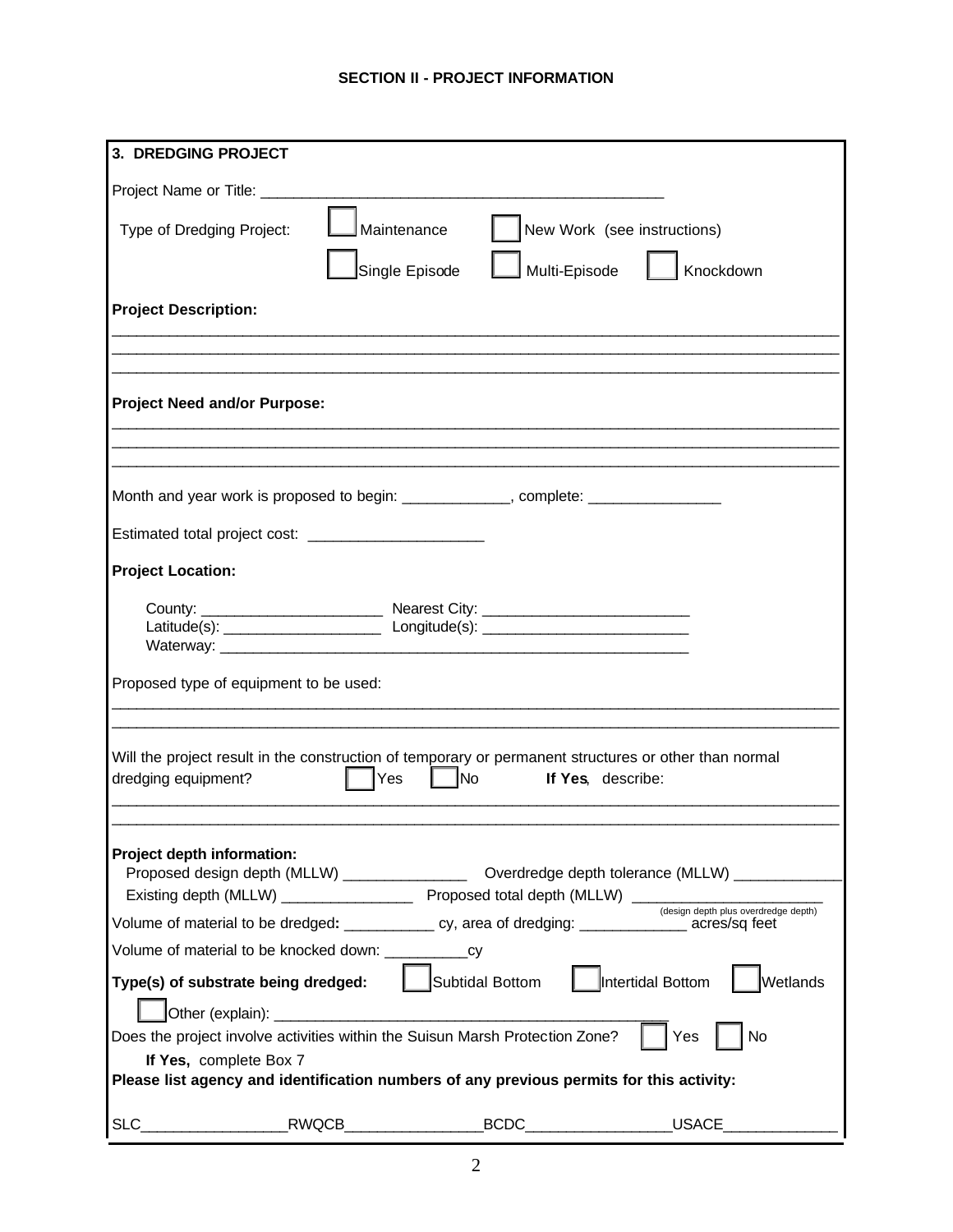## **SECTION III - DISPOSAL SITE INFORMATION**

| 4. DIRECTIONS (Please answer all questions)                                                          |             |     |
|------------------------------------------------------------------------------------------------------|-------------|-----|
| Does the project involve unconfined aquatic disposal?<br>If Yes, complete box 5                      | <b>Nes</b>  | No  |
| Does the project involve upland, wetland or reuse disposal?<br>If Yes, complete box 6                | <b>IYes</b> | lNo |
| Does the project involve disposal within the Suisun Marsh Protection Zone?<br>If Yes, complete box 7 | Yes         |     |

| <b>Site</b>                                                                                                         | Proposed disposal volume |
|---------------------------------------------------------------------------------------------------------------------|--------------------------|
| SF-9 (Carquinez Strait)                                                                                             | CV                       |
| SF-11 (Alcatraz)                                                                                                    | СV                       |
| SF-10 (San Pablo Bay)                                                                                               | СV                       |
| SF- DODS (Deep Ocean Disposal Site)                                                                                 | СV                       |
| Other (Explain): __                                                                                                 | CV                       |
| Have you completed a Small Dredger Programmatic Alternatives Analysis (SDPAA) form?                                 |                          |
| Have you completed an Integrated Alternatives Analysis (IAA)?                                                       |                          |
| Note: If you are considering multiple sites or have not yet determined a site, please comment in Box 12 ("Remarks") |                          |

I

| Site Description (see instructions): |                                                                            |        |           |
|--------------------------------------|----------------------------------------------------------------------------|--------|-----------|
|                                      |                                                                            |        |           |
|                                      |                                                                            |        |           |
|                                      |                                                                            |        |           |
|                                      |                                                                            |        |           |
|                                      | Latitude(s): ___________________ Longitude(s): _______________             |        |           |
|                                      |                                                                            |        |           |
|                                      |                                                                            |        |           |
|                                      |                                                                            |        |           |
|                                      |                                                                            |        |           |
|                                      |                                                                            | Yes    | <b>No</b> |
| Are there wetlands on the site?      |                                                                            |        |           |
|                                      | If yes, has a jurisdictional delineation been done by the U.S. Army Corps? | I IYes | <b>No</b> |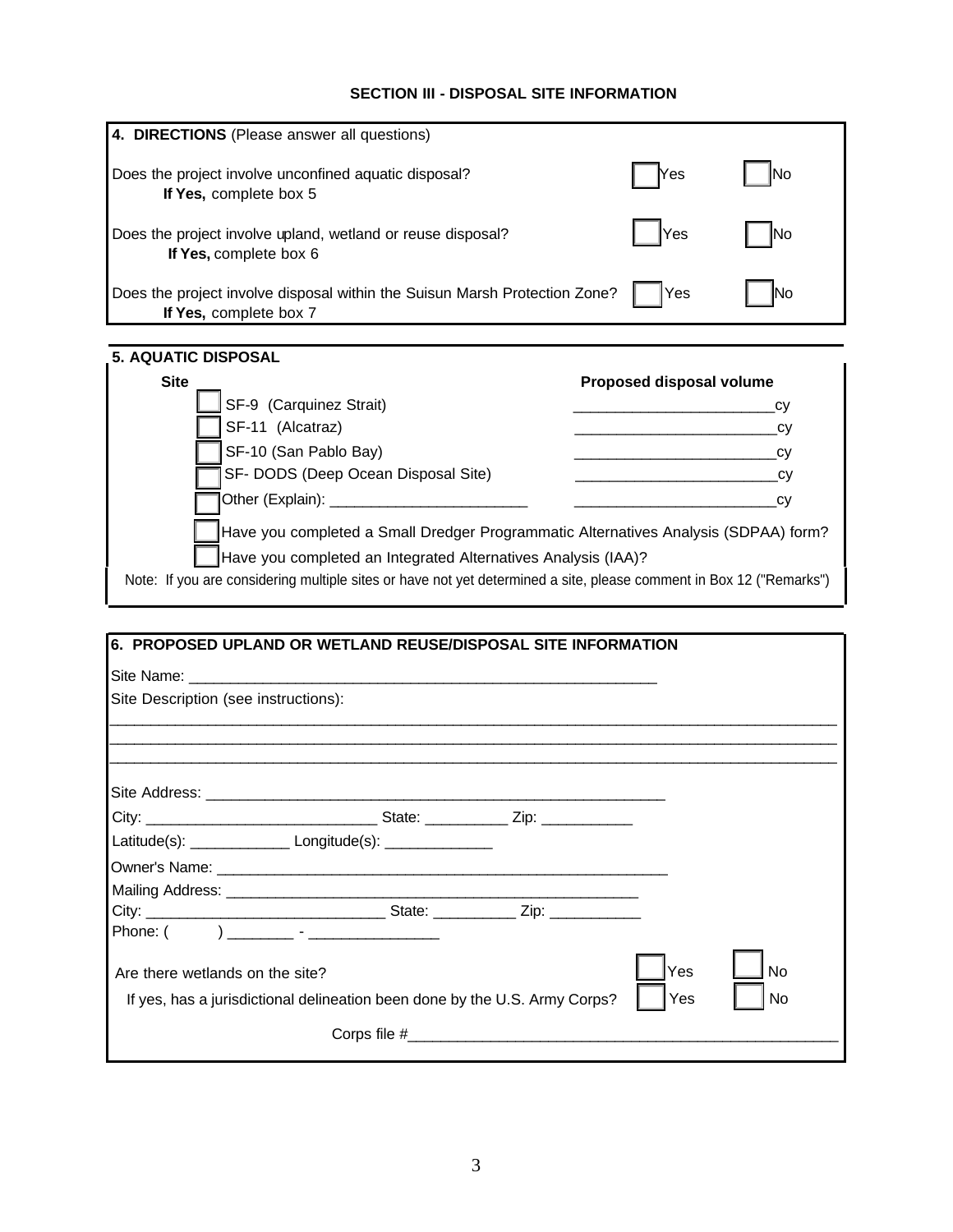## **SECTION III - DISPOSAL SITE INFORMATION (CONTINUED)**

| <b>6. CONTINUED</b>                                                                                                                                              |     |
|------------------------------------------------------------------------------------------------------------------------------------------------------------------|-----|
| Yes<br>Is the site an existing site that is permitted to receive dredged material?                                                                               | No  |
| Provide the year that the site last received dredged material: ________________________                                                                          |     |
| Will the dredged material be sold or used for private purposes?<br>Yes                                                                                           | lNo |
| If Yes, estimated volume of material to be sold or used for private purposes:                                                                                    |     |
| If Yes, annual income received or projected: ___________________________________                                                                                 |     |
| If projected, please show basis of the projection (see instructions):                                                                                            |     |
| Estimated volume of dredged material to be reused (at the site): ___________________________________<br>Volume to go upland:                                     |     |
| Will the disposal result in the construction of temporary or permanent structures or the use of other than<br>normal dredged material disposal equipment?<br>Yes | lNo |
| If Yes, describe:                                                                                                                                                |     |
| Will the proposed disposal affect existing public access or public recreational facilities?                                                                      |     |
|                                                                                                                                                                  |     |
| Yes<br>If Yes, describe how impacts would be mitigated:                                                                                                          | lNo |

|                     |                                                        | ID number(s) of any previous local marsh development permit(s) issued for work at this site:        | None |    |
|---------------------|--------------------------------------------------------|-----------------------------------------------------------------------------------------------------|------|----|
| Duck Club number(s) |                                                        |                                                                                                     | None |    |
|                     | Francisco Bay Conservation and Development Commission? | Is the project consistent with the individual management plan for the property certified by the San | Yes  | No |
|                     |                                                        | If No, submit an explanation of how the project can be approved despite the inconsistency.          |      |    |
|                     |                                                        | Is the project consistent with the U.S. Army Corps Regional General Permit (RGP) for Suisun Marsh?  |      |    |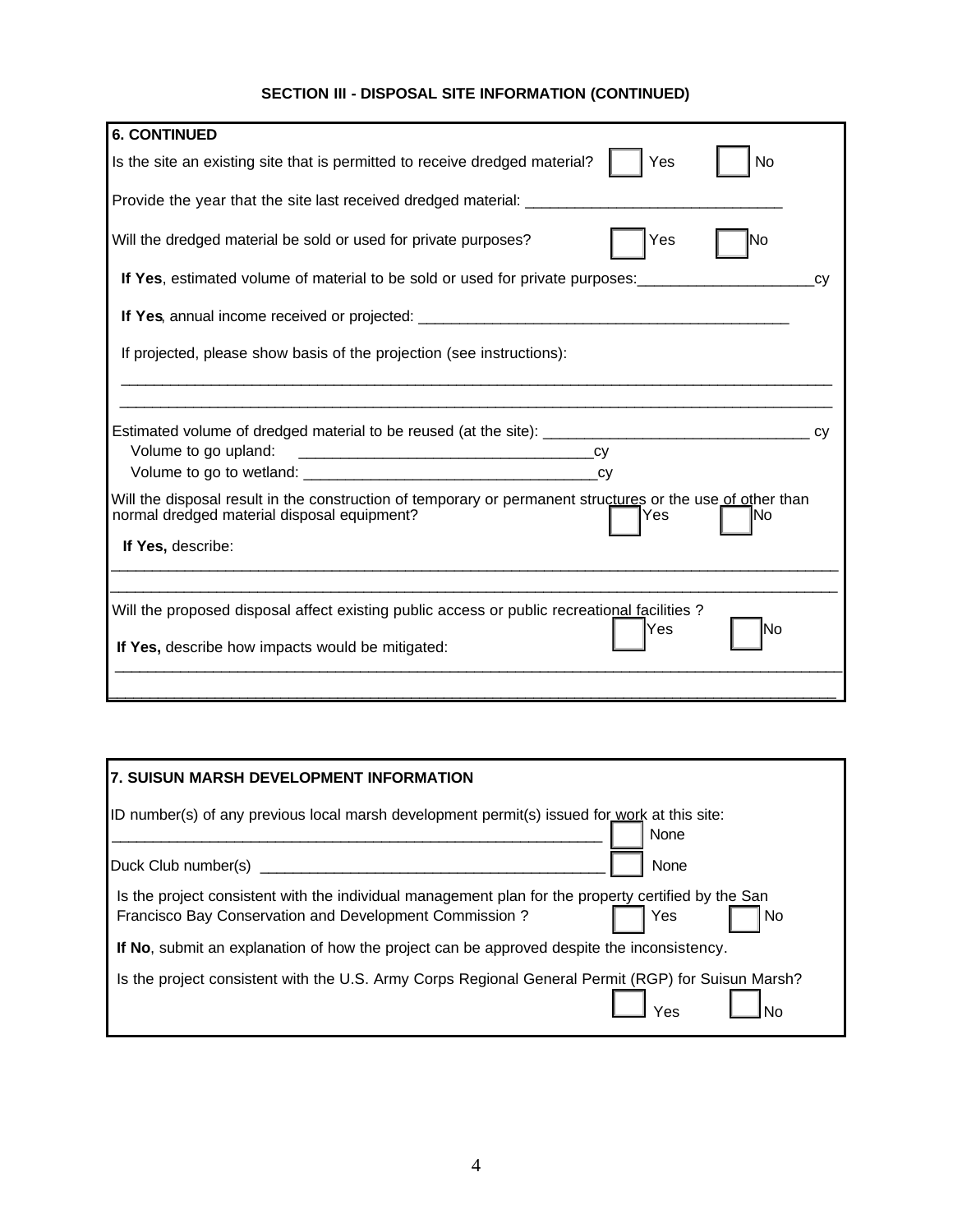## **SECTION IV - OTHER REQUIRED INFORMATION**

| a) Has an EIR or an EIS been prepared for the project?<br>Yes<br>No.                                                                                              |
|-------------------------------------------------------------------------------------------------------------------------------------------------------------------|
| b) Has the project been determined to be categorically exempt from the need for any environmental<br>documentation by the lead environmental agency?<br>No<br>Yes |
| If Yes, attach a statement from the lead agency supporting this categorical exemption                                                                             |
| Yes<br>No<br>c) Was an EA prepared for previous dredging at this site?                                                                                            |
| d) If (a) is No, will an EIR or an EIS be prepared?<br>Yes<br>No.                                                                                                 |
| e) If (d) is No, has a negative declaration been prepared (or is one being prepared)?                                                                             |
| No<br>Yes                                                                                                                                                         |
| f) If (d or e) is Yes, please answer the following:                                                                                                               |
| (1) Who is the lead agency for the EIS, EIR, or negative declaration?                                                                                             |

| 9. OTHER APPROVALS (see instructions)                 |                     |                  |                         |
|-------------------------------------------------------|---------------------|------------------|-------------------------|
| CA DEPARTMENT OF FISH AND GAME - 1601 & 1603 Approval |                     |                  | None Required           |
| Number                                                | Date of Application |                  | Date of Issuance        |
|                                                       |                     |                  |                         |
|                                                       |                     |                  |                         |
| LOCAL GOVERNMENT APPROVALS                            |                     |                  | None Required           |
| Approving Agency                                      | Type of Approval    | Date of Approval | Local Contact and Phone |
|                                                       |                     |                  |                         |
|                                                       |                     |                  |                         |

| <b>10. DISCLOSURE OF CAMPAIGN CONTRIBUTIONS</b>                                                                  |                       |                       |  |  |  |  |
|------------------------------------------------------------------------------------------------------------------|-----------------------|-----------------------|--|--|--|--|
|                                                                                                                  |                       |                       |  |  |  |  |
| Disclose any campaign contributions in excess of \$250 to officials of the agencies using this application form: |                       |                       |  |  |  |  |
| Contribution Made To:                                                                                            | Contribution Made By: | Date of Contribution: |  |  |  |  |
|                                                                                                                  |                       |                       |  |  |  |  |
|                                                                                                                  |                       |                       |  |  |  |  |
|                                                                                                                  |                       |                       |  |  |  |  |